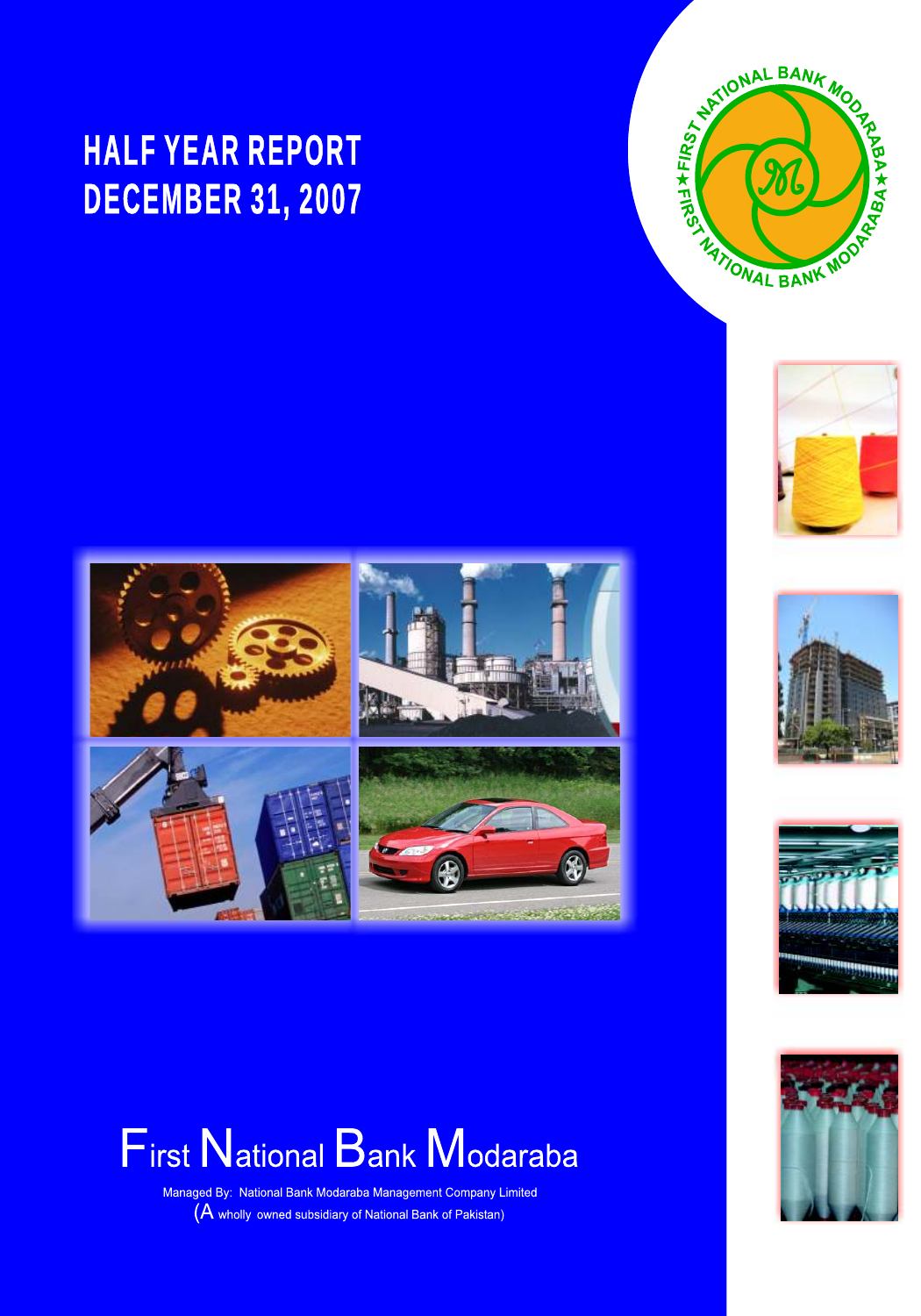# First National Bank Modaraba *Half Yearly Report December 31, 2007*

# CONTENTS

| Corporate Information          | 1 |
|--------------------------------|---|
| Directors' Report              | 2 |
| <b>Auditors Review Report</b>  | 3 |
| <b>Balance Sheet</b>           | 4 |
| <b>Profit and Loss Account</b> | 5 |
| Cash Flow Statement            | 6 |
| Statement of Changes in Equity | 7 |
| Notes to the Accounts          | 8 |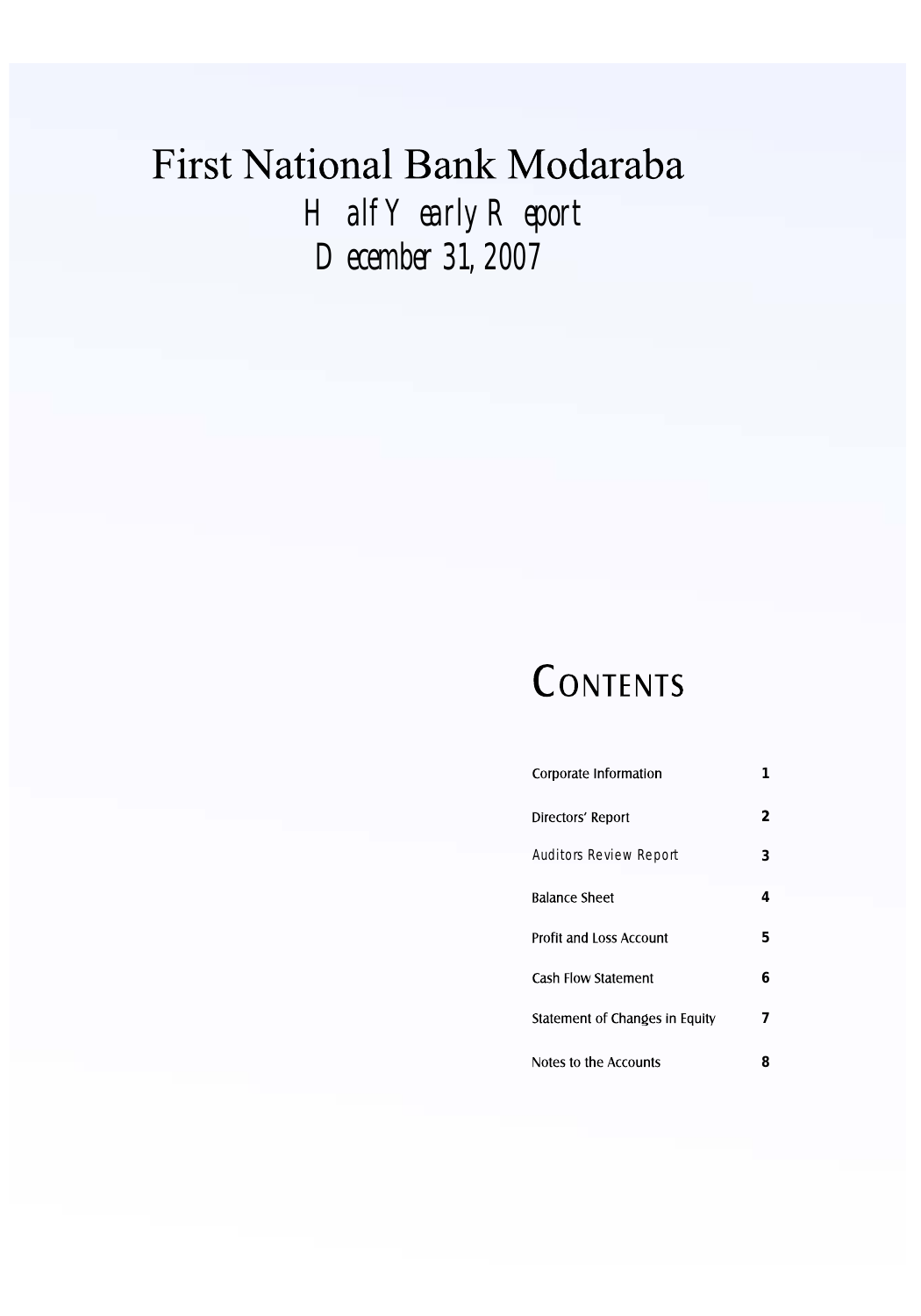# **CORPORATE INFORMATION**

| <b>Board of Directors</b>                                   | Mr. S. Ali Raza<br>Mr. Shahid Anwar Khan<br>Dr. Asif A. Brohi<br>Mr. Tajammal H. Bokharee<br>Mr. Muhammad Nusrat Vohra<br>Mr. Wajahat Baqai<br>Mr. Qamar Hussain<br>Mr. Shafiq Khan                                                                                       | Chairman<br>Director<br>Director<br>Director<br>Director<br>Director<br><b>Director</b><br><b>Chief Executive</b> |
|-------------------------------------------------------------|---------------------------------------------------------------------------------------------------------------------------------------------------------------------------------------------------------------------------------------------------------------------------|-------------------------------------------------------------------------------------------------------------------|
| <b>Chief Financial Officer/</b><br><b>Company Secretary</b> | Mr. Abbas Azam                                                                                                                                                                                                                                                            |                                                                                                                   |
| <b>Audit Committee</b>                                      | Mr. Shahid Anwar Khan<br>Dr. Asif A. Brohi<br>Mr. Tajammal H. Bokharee                                                                                                                                                                                                    | Chairman<br>Member<br>Member                                                                                      |
| <b>Auditors</b>                                             | M. Yousuf Adil Saleem & Co.<br>(A member firm of Deloitte Touche Tohmatsu)                                                                                                                                                                                                |                                                                                                                   |
| <b>Bankers</b>                                              | National Bank of Pakistan<br>Al Baraka Islamic Bank<br><b>Standard Chartered Bank</b><br>Bank Alfalah Limited<br>Habib Bank Limited<br><b>Allied Bank Limited</b><br><b>MCB Bank Limited</b><br>First Women Bank Limited<br>The Hongkong & Shanghai Banking Corp. Limited |                                                                                                                   |
| <b>Legal Advisor</b>                                        | Cornelius Lane & Mufti<br><b>Advocates and Solicitors</b><br>Nawa-i-Waqt House<br>4-Shahrah-e-Fatima Jinnah, Lahore<br>Tel: 6360824 Fax: 6303301                                                                                                                          |                                                                                                                   |
| <b>Shares Registrar</b>                                     | Hameed Majeed Associates (Pvt.) Limited<br>H. M. House, 7-Bank Square, Lahore<br>Tel: 7235081-2, Fax: 7358817                                                                                                                                                             |                                                                                                                   |
| <b>Registered Office</b>                                    | 5 <sup>th</sup> Floor, NBP RHQs Building,<br>Mc Lagon Road, Lahore<br>26<br>Tel: 042-9211200, Fax: 042-9213247<br>URL: http:www.nbmodaraba.com<br>E-mail: info@nbmodaraba.com                                                                                             |                                                                                                                   |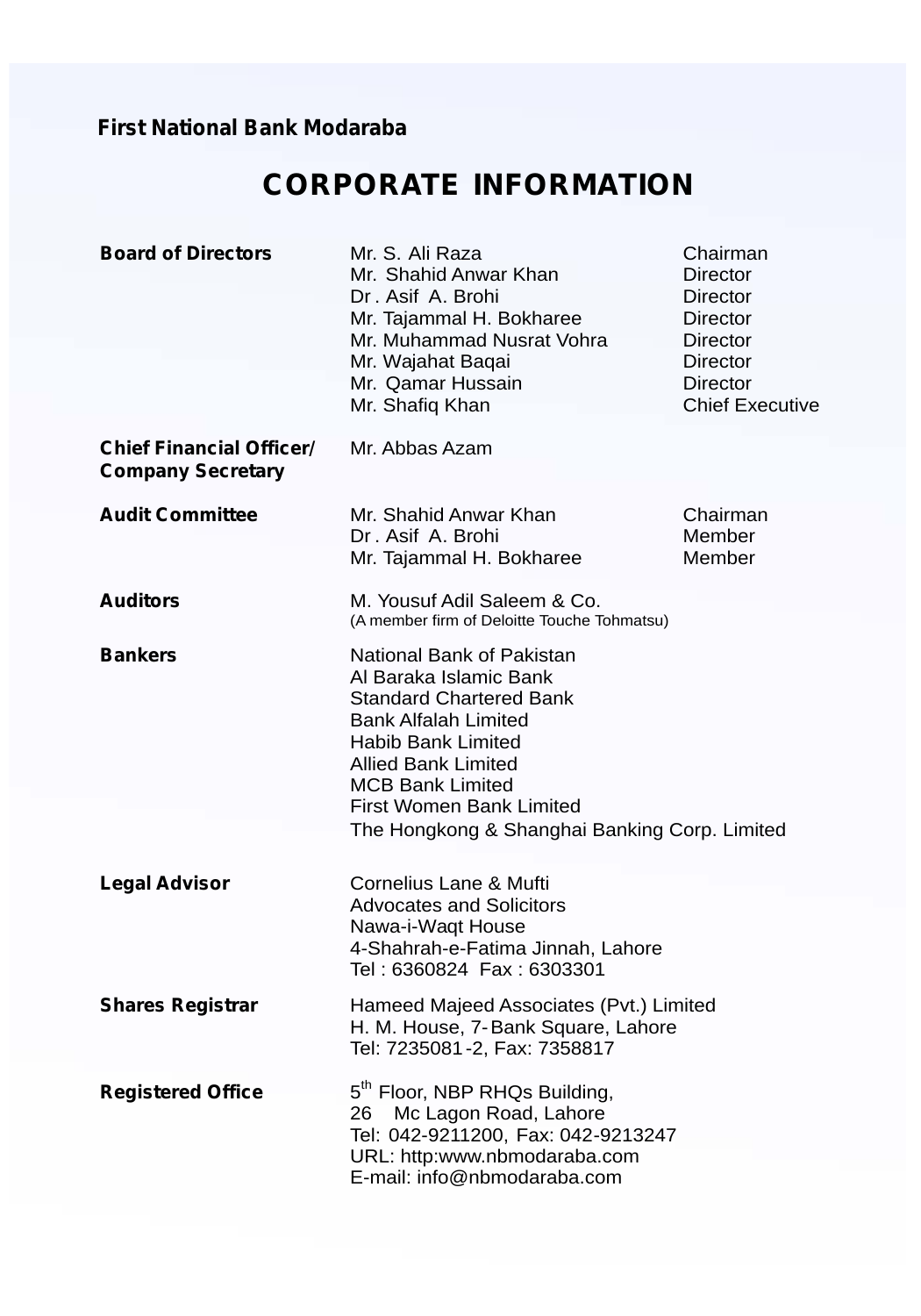# **Directors' Report**

On behalf of the Board of Directors of National Bank Modaraba Management Company Limited (NBMMCL), the Management Company of First National Bank Modaraba (FNBM), I am pleased to present the half yearly report, together with financial statements of FNBM along with Review Report by the Auditors, for the six months ended December 31, 2007.

During the period under review, in the environment of low credit appetite of the industry, FNBM tried to maintain its balance sheet size. The balance sheet footing stood at Rs. 2.171 billion which was slightly higher than Rs.2,161 billion as on September 30, 2007. From business point of view, the main focus of FNBM remained the reinvestment of amounts recovered/realized from ljarah and morahaba investments. The Net Investment in Ijarah Finance stood at Rs.1.350 billion as compared to Rs.1.335 billion on June 30, 2007. The short term Morabaha Investment, increased by 4.5% during the period from Rs.542 million to Rs.566 million.

There was a reasonable increase in Income Statement items during the period under review as compared to corresponding six months period in the last year. The income from Ijarah Finance increased by 13.3% from Rs. 67.847 million in the corresponding six months period to Rs. 76.862 million in the period under review. Similarly, income from Morabaha Investments increased by 6.7% from Rs.32.729 million to Rs.34.978 million. This increase in income translated into an increase in net profit by 11%. It was mainly due to reduction in average borrowing cost through effective utilization of cheaper short term funds instead of comparatively expensive long term funds. Although it has slightly affected the reported current ratio, however, FNBM had at its disposal un-utilized long-term financing facilities amounting to Rs.250 Millions that could have been availed to report a better current ratio.

The Institute of Chartered Accountants of Pakistan issued IFAS-2 'Ijarah' which was promulgated by the Securities and Exchange Commission of Pakistan ("SECP") vide an SRO dated May 22, 2007 and is operative for financial statements covering the period beginning on or after July 01, 2007. Modaraba Association of Pakistan has applied to SECP for the deferment of this IFAS on the basis that the period given for its implementation is very short for making necessary changes in the existing accounting & MIS systems of many Modarabas; also immediate implementation of the IFAS would change the pattern of income recognition over the Ijarah period and would effect the distribution of dividends to certificate holders in initial periods. FNBM has not yet adopted the standard as the decision of SECP is waited, and it is expected that atleast one year deferment would be granted.

The Board would like to take this opportunity to thank its valued certificate holders and clients for their patronage and consistent support. Besides, the Board extends its sincere gratitude to Registrar Modarabas, SECPand Modaraba Association of Pakistan for their continued guidance and support.

#### **For and on behalf of the Board**

Chief Executive Officer

**Shafiq Khan Dated: FEBRUARY 22, 2008**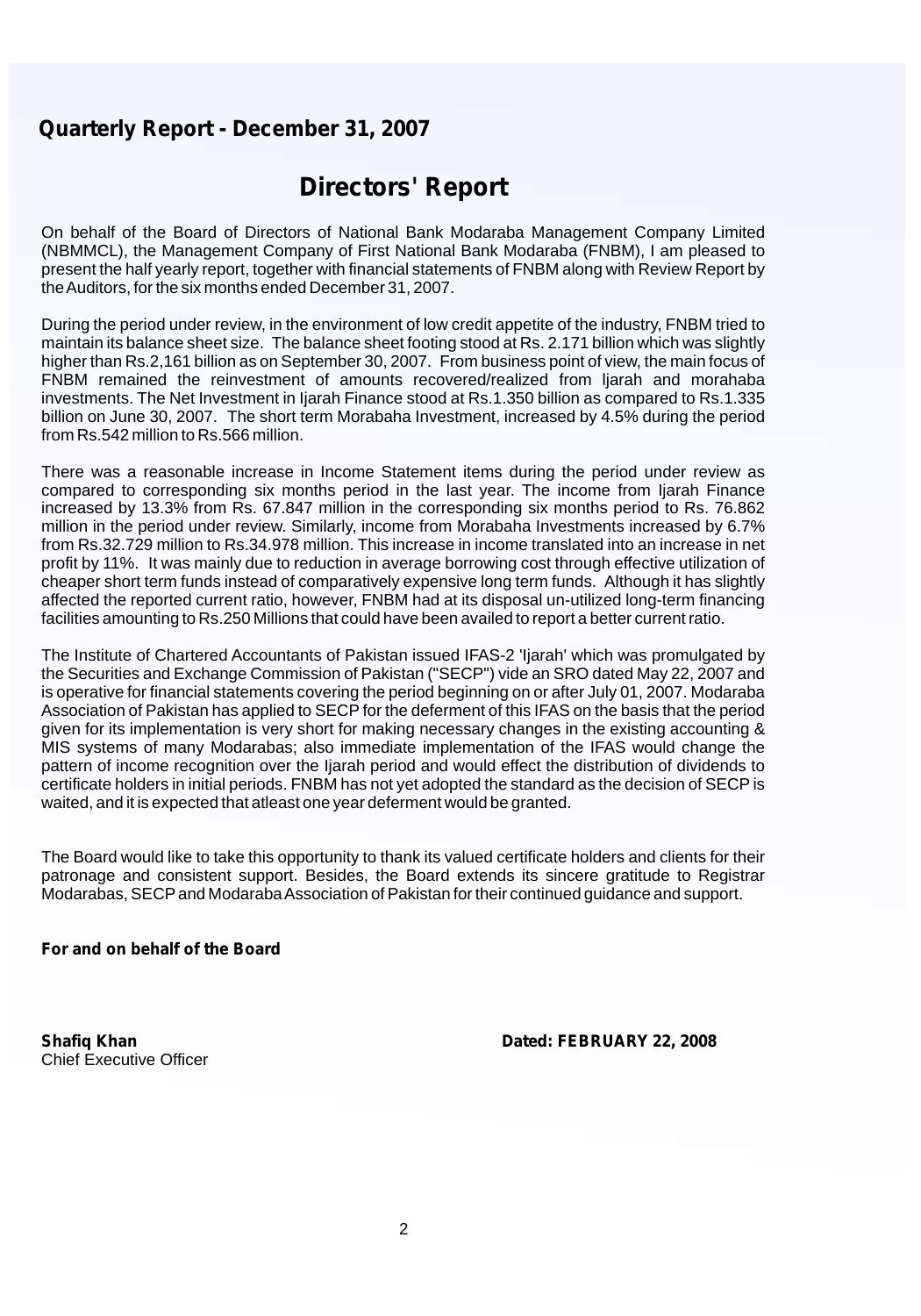## **REVIEW REPORT TO THE CERTIFICATE HOLDERS**

#### *Introduction*

 and 2006 have not been reviewed, as we are required to review only cumulative We have reviewed the annexed condensed interim balance sheet of FIRST NATIONAL BANK MODARABA("the Modaraba") as at December 31, 2007 and the related condensed interim profit and loss account, condensed interim cash flow statement and condensed interim statement of changes in equity for the half year then ended (here-in-after referred to as the "financial information"). These financial information are the responsibility of the Modaraba Management Company (National Bank Modaraba Management Company Limited). Our responsibility is to issue a report on these interim financial information based on our review. The figures of condensed interim profit and loss account for quarters ended December 31, 2007 figures for half year ended December 31, 2007

#### Scope *of Review*

We conducted our review in accordance with the International Standard on Review Engagements 2410. This standard requires that we plan and perform the review to obtain moderate assurance as to whether the interim financial information is free of material misstatement. A review is limited primarily to inquiries of Modaraba's personnel and analytical procedures applied to financial data and thus provides less assurance than an audit. We have not performed an audit and, accordingly, we do not express an audit opinion

#### *Conclusion*

Based on our review, nothing has come to our attention that causes us to believe that the annexed interim financial information are not presented fairly, in all material respects, in accordance with approved accounting standards as applicable to modarabas in Pakistan

**Date: February 22, 2008 Lahore**

**M. Yousaf Adil Saleem & Co.** *Chartered Accountants*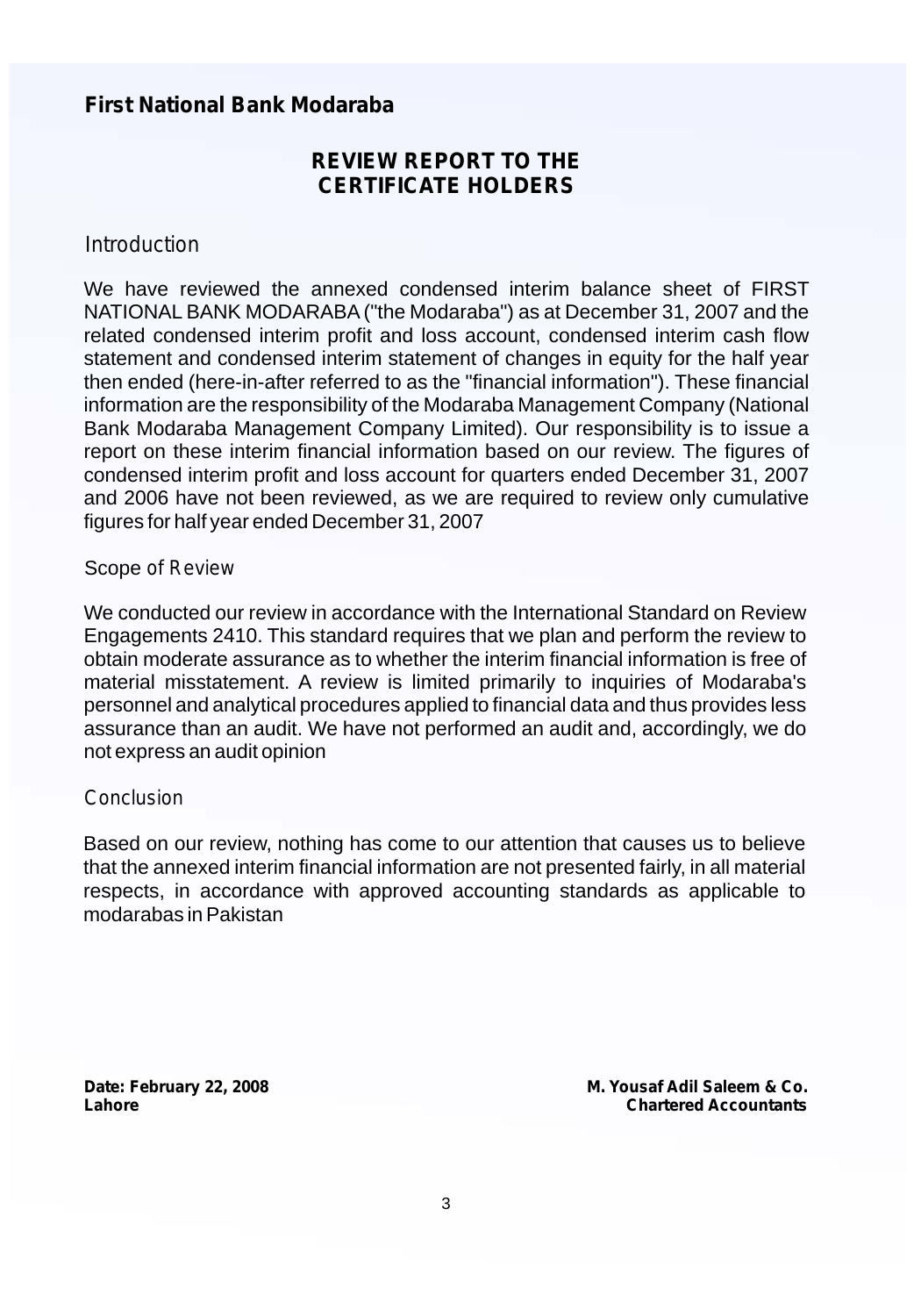#### **CONDENSED INTERIM BALANCE SHEET (UN-AUDITED) AS AT DECEMBER 31, 2007**

|                                             |                | December 31   | June 30       |
|---------------------------------------------|----------------|---------------|---------------|
|                                             |                | 2007          | 2007          |
| ASSETS                                      | Note           | Rupees        | Rupees        |
|                                             |                |               |               |
| Current assets                              |                |               |               |
| <b>Bank balances</b>                        |                | 27,493,074    | 6,794,280     |
| Advances, prepayments and other receivables |                | 117,543,639   | 169,920,853   |
| Short-term investments                      | 5              | 26,239,500    | 28, 153, 349  |
| Short-term morabaha investments             |                | 566,826,644   | 542,566,025   |
| Current portion of non-current assets       |                | 487,273,993   | 490,635,137   |
|                                             |                | 1,225,376,850 | 1,238,069,644 |
| Non - current assets                        |                |               |               |
| Net investment in ijarah                    | 6              | 867,768,501   | 890, 364, 786 |
| Long-term morabaha investments              |                | 32,586,397    | 27,434,272    |
| Long-term musharaka investments             |                | 41,000,000    | 41,000,000    |
| Long-term loans and deposits                |                | 1,107,560     | 933,712       |
| Deferred costs                              |                | 1,839,881     | 2,839,949     |
| <b>Fixed assets</b>                         | $\overline{7}$ | 1,368,831     | 853,450       |
|                                             |                | 945,671,170   | 963, 426, 169 |
| <b>Total Assets</b>                         |                | 2,171,048,020 | 2,201,495,813 |
| <b>LIABILITIES</b>                          |                |               |               |
| <b>Current liabilities</b>                  |                |               |               |
| Creditors, accrued and other liabilities    |                | 62,125,092    | 47,585,066    |
| Short-term finances                         | 8              | 501,612,603   | 429,582,772   |
| Certificates of musharaka                   | 9              | 192,200,000   | 156,700,000   |
| Current portion of long-term liabilities    |                | 544,458,474   | 599,831,615   |
|                                             |                | 1,300,396,169 | 1,233,699,453 |
| Long - term loans and deposits              |                |               |               |
| Long-term security deposits                 |                | 171,729,947   | 167,771,631   |
| Long-term finances                          | 10             | 390, 166, 671 | 479,500,008   |
| Deferred morabaha income                    |                | 7,586,397     | 7,434,272     |
|                                             |                | 569,483,015   | 654,705,911   |
| <b>Total Liabilities</b>                    |                | 1,869,879,184 | 1,888,405,364 |
| <b>NET ASSETS</b>                           |                | 301, 168, 836 | 313,090,449   |
| Represented by:                             |                |               |               |
| CAPITAL AND RESERVES                        |                |               |               |
| Certificate capital                         | 11             | 250,000,000   | 250,000,000   |
| Reserves                                    |                | 51, 168, 836  | 63,090,449    |
| CONTINGENCIES AND COMMITMENTS               | 12             |               |               |
|                                             |                | 301,168,836   | 313,090,449   |

*The annexed notes from 1 to 18 form part of these interim financial information*

**Lahore: February 22, 2008 CHIEF EXECUTIVE DIRECTOR DIRECTOR CHIEF FINANCIAL OFFICER**

4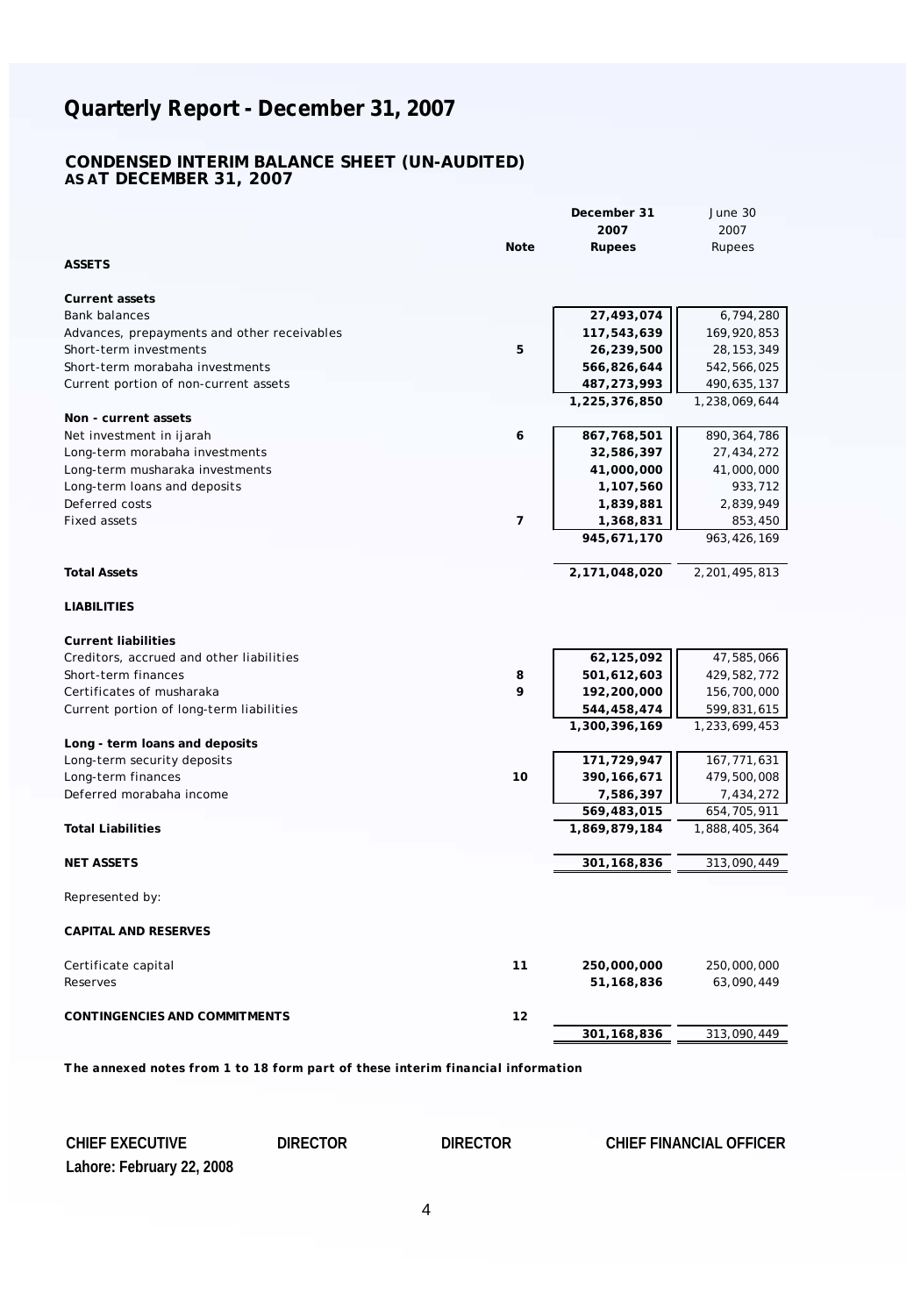#### **CONDENSED INTERIM PROFIT AND LOSS ACCOUNT (UN-AUDITED) FOR THE QUARTER AND HALF YEAR ENDED DECEMBER 31, 2007**

|                                                                                                                             |      | Half year ended     |                     | Quarter ended       |                     |
|-----------------------------------------------------------------------------------------------------------------------------|------|---------------------|---------------------|---------------------|---------------------|
|                                                                                                                             |      | December 31<br>2007 | December 31<br>2006 | December 31<br>2007 | December 31<br>2006 |
|                                                                                                                             | Note | Rupees              |                     | Rupees              |                     |
| <b>REVENUE</b>                                                                                                              |      |                     |                     |                     |                     |
| Income from ijarah                                                                                                          |      | 76,862,612          | 67,847,097          | 38,262,241          | 34,840,610          |
| Profit on morabaha investments                                                                                              |      | 34,978,998          | 32,729,742          | 15,993,677          | 16,296,786          |
| Profit on musharaka investments                                                                                             |      | 2,700,417           | 2,782,672           | 1,346,141           | 952,319             |
| Profit on bank deposits                                                                                                     |      | 55,011              | 51,440              | 35,511              | 31,011              |
| (Loss)/gain on short-term investments                                                                                       | 13   | (371, 083)          | 613,408             | 278,684             | (1, 962, 965)       |
| Other income                                                                                                                |      | 277,268             | 232,184             | 183,419             | 90,889              |
|                                                                                                                             |      | 114,503,223         | 104,256,543         | 56,099,673          | 50,248,650          |
| <b>EXPENDITURES</b>                                                                                                         |      |                     |                     |                     |                     |
| Finance cost                                                                                                                |      | 85,713,796          | 78, 132, 949        | 43, 115, 755        | 39,607,374          |
| Operating expenses                                                                                                          | 14   | 8,163,863           | 7,543,268           | 4,849,066           | 4,481,022           |
|                                                                                                                             |      | 93,877,659          | 85,676,217          | 47,964,821          | 44,088,396          |
|                                                                                                                             |      | 20,625,564          | 18,580,326          | 8,134,852           | 6,160,254           |
| Modaraba Company's Management Fee                                                                                           |      | 2,062,556           | 1,858,033           | 813,485             | 616,025             |
| PROFIT FOR THE PERIOD                                                                                                       |      | 18,563,008          | 16,722,293          | 7,321,367           | 5,544,229           |
| Un-appropriated profit brought forward                                                                                      |      | 49,214,141          | 41,000,881          | 58,207,454          | 49,943,333          |
| Profit available for appropriation                                                                                          |      | 67,777,149          | 57,723,174          | 65,528,821          | 55,487,562          |
| Appropriation:                                                                                                              |      |                     |                     |                     |                     |
| Transfer to statutory reserve<br>Profit distribution @ Rs.1.20 per modaraba<br>certificate for the year ended June 30, 2007 |      | 3,712,602           | 3,344,459           | 1.464.274           | 1,108,846           |
| (2006: Re. 1 per modaraba certificate)                                                                                      |      | (30,000,000)        | (25,000,000)        | (30,000,000)        | (25,000,000)        |
| Un-appropriated profit carried forward                                                                                      |      | 34,064,547          | 29,378,715          | 34,064,547          | 29,378,716          |
| EARNINGS PER MODARABA CERTIFICATE                                                                                           |      |                     |                     |                     |                     |
| Basic and diluted                                                                                                           |      | 0.74                | 0.67                | 0.29                | 0.22                |

*The annexed notes from 1 to 18 form part of these interim financial information*

**Lahore: February 22, 2008**

**CHIEF EXECUTIVE DIRECTOR DIRECTOR CHIEF FINANCIAL OFFICER**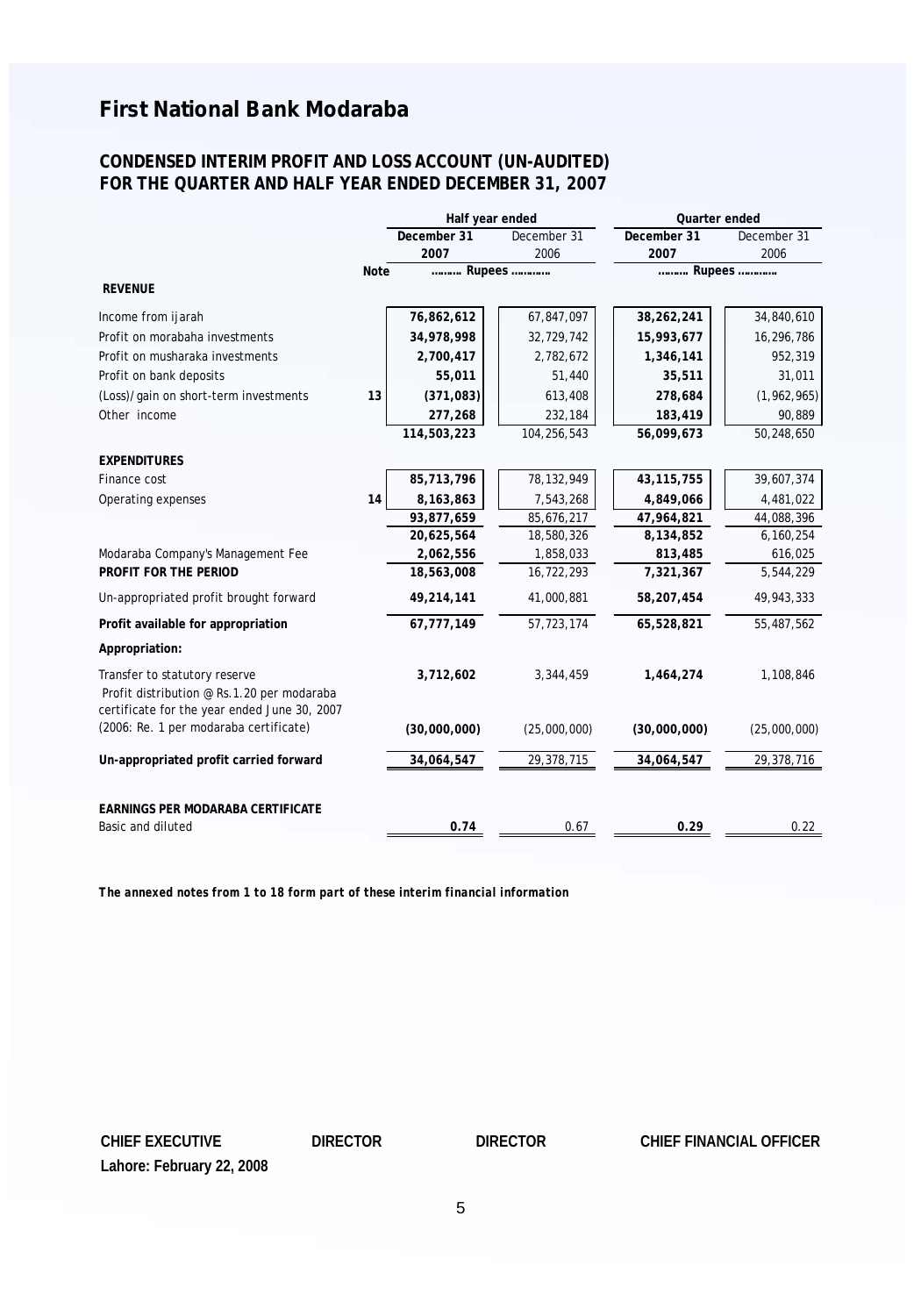#### **CONDENSED INTERIM CASH FLOW STATEMENT( UN-AUDITED) FOR THE HALF YEAR ENDED DECEMBER 31, 2007**

|                                                                 | December 31                 | December 31                 |
|-----------------------------------------------------------------|-----------------------------|-----------------------------|
|                                                                 | 2007                        | 2006                        |
|                                                                 | Rupees                      | Rupees                      |
| CASH FLOWS FROM OPERATING ACTIVITIES                            |                             |                             |
| Profit for the period                                           | 18,563,008                  | 16,722,293                  |
| Adjustments for:                                                |                             |                             |
| Depreciation/amortization                                       | 289,911                     | 358,717                     |
| Amortization of deferred costs                                  | 1,000,068                   | 1,000,068                   |
| Diminution due to change in value of short-term investments     | 439,549                     | 936,205                     |
| Loss / (gain) on sale of short-term investments                 | 1,100,119                   | (326, 208)                  |
| Finance cost                                                    | 85,713,796                  | 78,132,949                  |
| Profit on bank deposits<br>Dividend income                      | (55, 011)                   | (51, 440)                   |
|                                                                 | (1, 168, 585)<br>87,319,847 | (1, 223, 405)<br>78,826,886 |
|                                                                 | 105,882,855                 | 95,549,179                  |
|                                                                 |                             |                             |
| Decrease in advances, prepayments and other receivables         | 52,032,715                  | 37,402,992                  |
| (Increase)/decrease in short-term morabaha investments          | (24, 991, 953)              | 96,243,490                  |
| Increase in short-term musharaka investments                    |                             | (7,010,000)                 |
| Decrease/(increase) in net investment in ijarah                 | 8,614,243                   | (138, 290, 904)             |
| (Increase)/decrease in security deposits                        | (4, 945, 034)               | 32,832,565                  |
| Decrease in long - term morabaha investments                    | 30,000,000                  | 2,793,536                   |
| Decrease in long-term musharaka investments                     |                             | 31,000,000                  |
| Increase/(decrease) in creditors, accrued and other liabilities | 17,872,175                  | (2,611,879)                 |
|                                                                 | 78,582,146                  | 52,359,800                  |
| Cash generated from operations                                  | 184,465,001                 | 147,908,979                 |
| Finance cost paid                                               | (89, 045, 945)              | (77, 839, 267)              |
| Income taxes paid                                               | (14,084)                    | (248, 732)                  |
| Dividend income received                                        | 1,444,155                   | 1,133,405                   |
| Profit received on bank deposits                                | 138,024                     | 51,440                      |
| Net cash from operating activities                              | 96,987,151                  | 71,005,825                  |
| CASH FLOWS FROM INVESTING ACTIVITIES                            |                             |                             |
| Purchase of fixed assets                                        | (805, 292)                  | (120,000)                   |
| Long-term loans and deposits                                    | (235, 789)                  | (104, 239)                  |
| (Increase)/decrease in short-term investments                   | (110, 440)                  | 3,364,672                   |
| Net cash (used in)/flow from investing activities               | (1, 151, 521)               | 3,140,433                   |
| CASH FLOWS FROM FINANCING ACTIVITIES                            |                             |                             |
| Long-term finances obtained                                     | 200,000,000                 | 75,000,000                  |
| Payment of long-term finances                                   | (352,666,667)               | (156,000,000)               |
| Increase in short-term finances                                 | 72,029,831                  | 15,892,056                  |
| Finance against certificates of musharaka                       | 35,500,000                  | 14,000,000                  |
| Profit distribution to modaraba certificate holders             | (30,000,000)                | (25,000,000)                |
| Net cash used in financing activities                           | (75, 136, 836)              | (76, 107, 944)              |
| NET INCREASE/(DECREASE) IN CASH AND CASH EQUIVALENTS            | 20,698,794                  | (1,961,686)                 |
| CASH AND CASH EQUIVALENTS AT BEGINNING OF PERIOD                | 6,794,280                   | 13,476,172                  |
| CASH AND CASH EQUIVALENTS AT END OF PERIOD                      | 27.493.074                  | 11.514.486                  |
|                                                                 |                             |                             |

*The annexed notes from 1 to 18 form part of these interim financial information*

**CHIEF EXECUTIVE DIRECTOR DIRECTOR CHIEF FINANCIAL OFFICER**

**Lahore: February 22, 2008**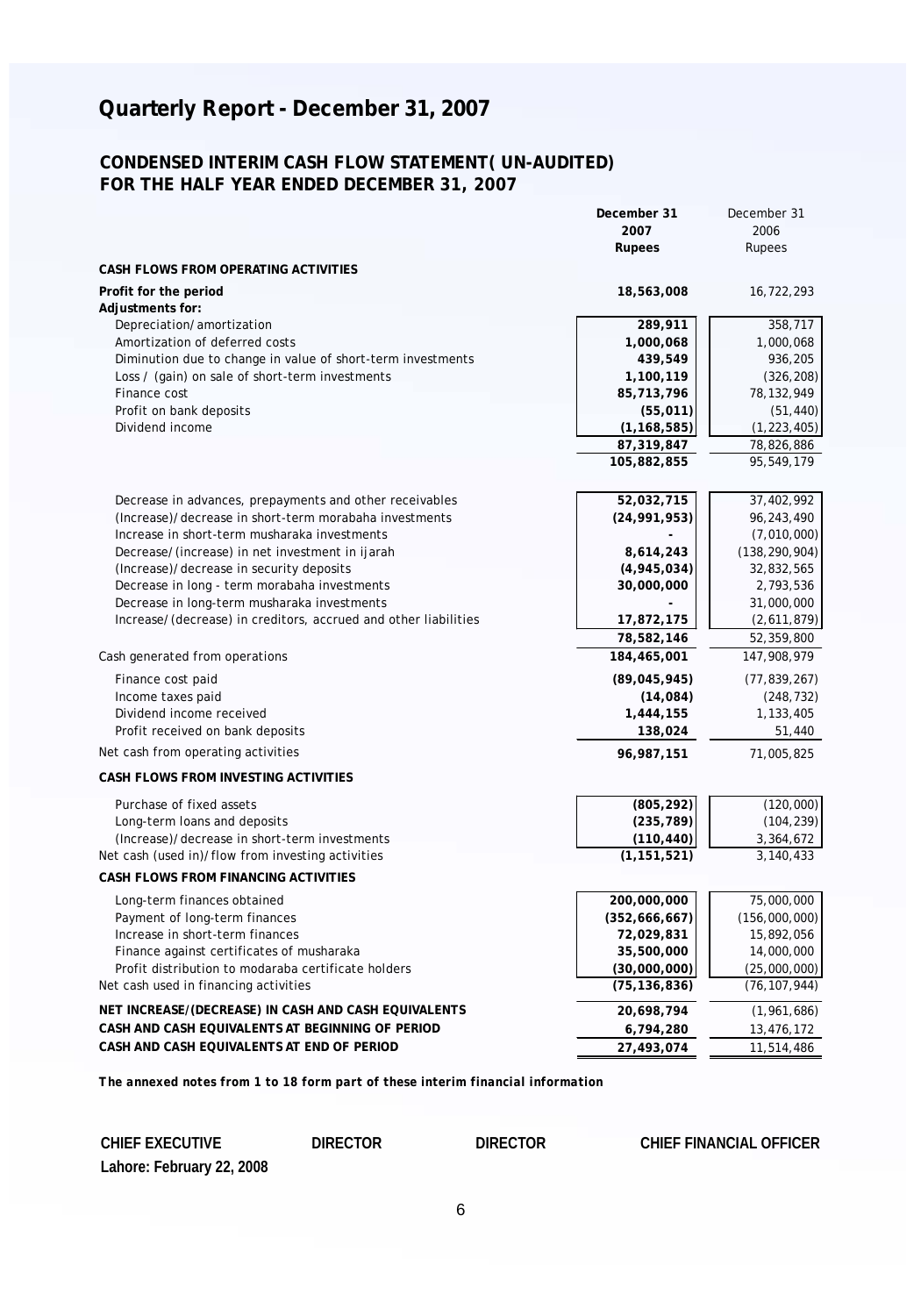#### **CONDENSED STATEMENT OF CHANGES IN EQUITY (UN-AUDITED) FOR THE HALF YEAR ENDED DECEMBER 31, 2007**

|                                                                                         | Certificate |            | Statutory reverse Net unrealized gain Un-appropriated Total reserves |                          |              | Total equity  |
|-----------------------------------------------------------------------------------------|-------------|------------|----------------------------------------------------------------------|--------------------------|--------------|---------------|
|                                                                                         | capital     |            | / (loss) in the value<br>of securities<br>available for sale         | profit                   |              |               |
|                                                                                         |             |            |                                                                      |                          |              |               |
| Balance as at June 30, 2006                                                             | 250,000,000 | 10,250,220 | (5,888,651)                                                          | 41,000,881               | 45,362,450   | 295, 362, 450 |
| Profit for the half year ended December 31, 2006                                        |             |            |                                                                      | 16.722.293               | 16,722,293   | 16,722,293    |
| Transferred to statutory reserve                                                        |             | 3,344,459  |                                                                      | (3, 344, 459)            |              |               |
| Net unrealized loss in the value of securities available for<br>sale                    |             |            | (1,662,812)                                                          | $\overline{\phantom{a}}$ | (1,662,812)  | (1,662,812)   |
| Profit distribution @ Re.1 per modaraba certificate for the<br>year ended June 30, 2006 |             |            |                                                                      | (25,000,000)             | (25,000,000) | (25,000,000)  |
| Balance as at December 31, 2006                                                         | 250,000,000 | 13,594,679 | (7, 551, 463)                                                        | 29,378,715               | 35,421,931   | 285, 421, 931 |
| Profit for the half year ended June 30, 2007                                            |             |            |                                                                      | 24,794,282               | 24,794,282   | 24,794,282    |
| Transferred to statutory reserve                                                        |             | 4,958,856  |                                                                      | (4,958,856)              |              |               |
| Net unrealized gain in the value of securities available for<br>sale                    |             |            | 2,874,236                                                            |                          | 2,874,236    | 2,874,236     |
| Balance as at June 30, 2007                                                             | 250,000,000 | 18,553,535 | (4,677,227)                                                          | 49,214,141               | 63,090,449   | 313,090,449   |
| Profit for the half year ended December 31, 2007                                        |             |            |                                                                      | 18,563,008               | 18,563,008   | 18,563,008    |
| Transferred to statutory reserve                                                        |             | 3,712,602  |                                                                      | (3, 712, 602)            |              |               |
| Net unrealized loss in the value of securities available for<br>sale                    |             |            | (484, 621)                                                           |                          | (484, 621)   | (484, 621)    |
| Profit distribution @ Rs.1.20 per modaraba certificate for                              |             |            |                                                                      | (30,000,000)             | (30,000,000) | (30,000,000)  |
| the year ended June 30, 2007                                                            |             |            |                                                                      |                          |              |               |
| Balance as at December 31, 2007                                                         | 250.000.000 | 22,266,137 | (5, 161, 848)                                                        | 34.064.547               | 51.168.836   | 301, 168, 836 |

Statutory reserve represents profit set aside to comply with the Prudential Regulations for Modarabas issued by the Securities and Exchange Commission of Pakistan.

*The annexed notes from 1 to 18 form part of these interim financial information*

**Lahore: February 22, 2008 CHIEF EXECUTIVE DIRECTOR DIRECTOR CHIEF FINANCIAL OFFICER**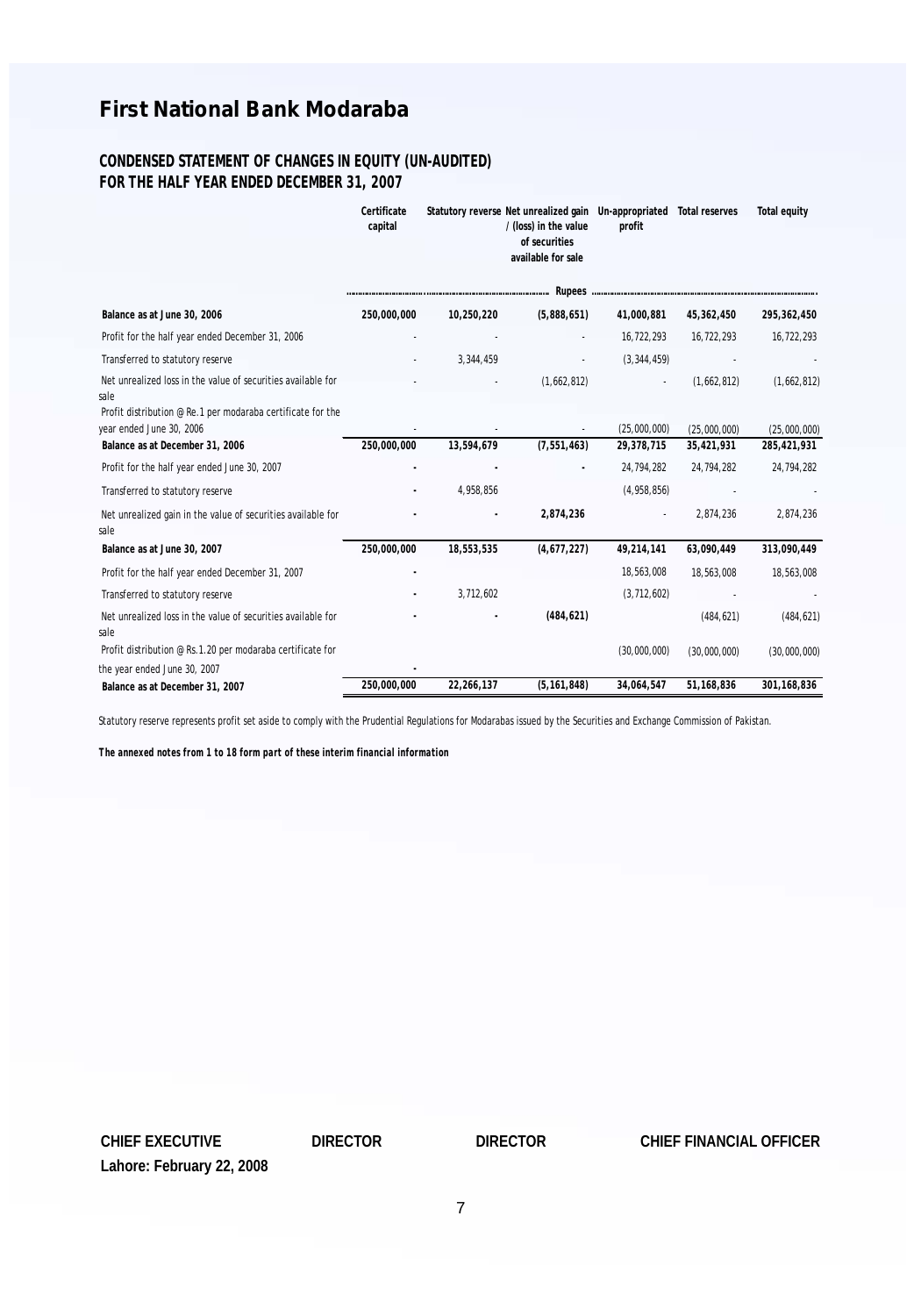**SELECTED EXPLANATORY NOTES TO AND FORMING PART OF THE INTERIM FINANCIAL INFORMATION (UN-AUDITED) FOR THE QUARTER AND HALF YEAR ENDED DECEMBER 31, 2007**

#### **1 GENERAL INFORMATION**

First National Bank Modaraba (" the Modaraba") is a multi purpose, perpetual and multi dimensional Modaraba formed under the Modaraba Companies and Modaraba (Floatation and Control) Ordinance, 1980 and rules framed there under and is managed by National Bank Modaraba Management Company Limited (a wholly owned subsidiary of National Bank of Pakistan), incorporated in Pakistan under the Companies Ordinance, 1984 and registered with registrar of Modaraba Companies. The registered office of the Modaraba is situated at 5th floor, National Bank of Pakistan, Regional Headquarters Building, 26 - McLagon Road , Lahore. The Modaraba is listed on Karachi and Lahore stock exchanges. The Modaraba commenced its business operations on December 04, 2003 and is currently engaged in various Islamic modes of financing and business including ijarah, musharaka and morabaha arrangements.

#### **2 BASIS OF PREPARATION**

These interim financial information have been prepared in accordance with the directives issued by the Securities & Exchange Commission of Pakistan and is in compliance with the International Accounting Standard 34 "Interim interim financial Reporting" and being submitted to certificate holders as required by Section 245 of the Companies Ordinance, 1984.

These interim financial information are un-audited. However, a limited scope review of this interim financial information has been performed by auditors of the Modaraba in accordance with the clause (xxi) of the Code of Corporate Governance and they have issued their review report thereon.

#### **3 ACCOUNTING POLICIES**

The accounting policies adopted for the preparation of these interim financial information, are consistent with those applied in the preparation of published financial statements of Modaraba for the year ended June 30, 2007.

**3.1 New accounting standards, interpretations and amendments that are not yet effective**

International Financial Reporting Standards ("IFRSs") and interpretations of accounting standards stated in note 2.2 to the published financial statements for the year ended June 30, 2007 are not either relevant to Modaraba's operations or are not expected to have significant impact on the Modaraba's financial statements other than increased disclosures in certain cases; and

The Islamic Financial Accounting Standard ("IFAS") - 2 'Ijarah' issued by the Institute of Chartered Accountants of Pakistan was promulgated by the Securities and Exchange Commission of Pakistan ("SECP") vide an SRO dated May 22, 2007. As per the above SRO, this IFAS has to be followed for the purposes of preparation of the financial statements of Modarabas while accounting for the 'Ijarah' (lease) transaction. Ijarah has been defined in the above IFAS as 'a contract whereby the owner of an asset other than consumable, transfers its usufruct to another person for an agreed period for an agreed consideration'. These transactions have to comply with the shariah essentials in order to qualify as an 'Ijarah' arrangement.

Under the above IFAS-2, the 'Ijarah' transactions shall be accounted for in the following manner in the books and records of the Modaraba:

- Muj'ir (lessors) shall present the assets subject to Ijarah in their balance sheet according to the nature of asset, distinguished from the assets in own use.

- Costs, including depreciation on the assets given on Ijarah, incurred in earning the Ijarah income shall be recognized as an expense.

- Ijarah income shall be recognized in income on accrual basis as and when rental become due, unless another systematic basis is more representative of the time pattern in which benefit of the use derived from leased asset diminished.

The above IFAS is operative for financial statements covering the period beginning on or after July 01, 2007 and is required to be followed on those Ijarah which commence after the above mentioned date. The Modaraba Association of Pakistan has applied to Securities and Exchange Commission of Pakistan for deferment of the effective date of the said IFAS. It is expected that at least one year deferment will be granted.

Currently the interim financial information of Modaraba has been prepared under the requirements of IAS-17 "Leases"

**4 TAXATION**

The income of non-trading Modaraba is exempt from income tax, provided not less than 90% of its profits are distributed to the certificate holders. The Modaraba intends to continue availing the tax exemption and hence no provision has been made in these interim financial information for tax liability of six months ended December 31, 2007.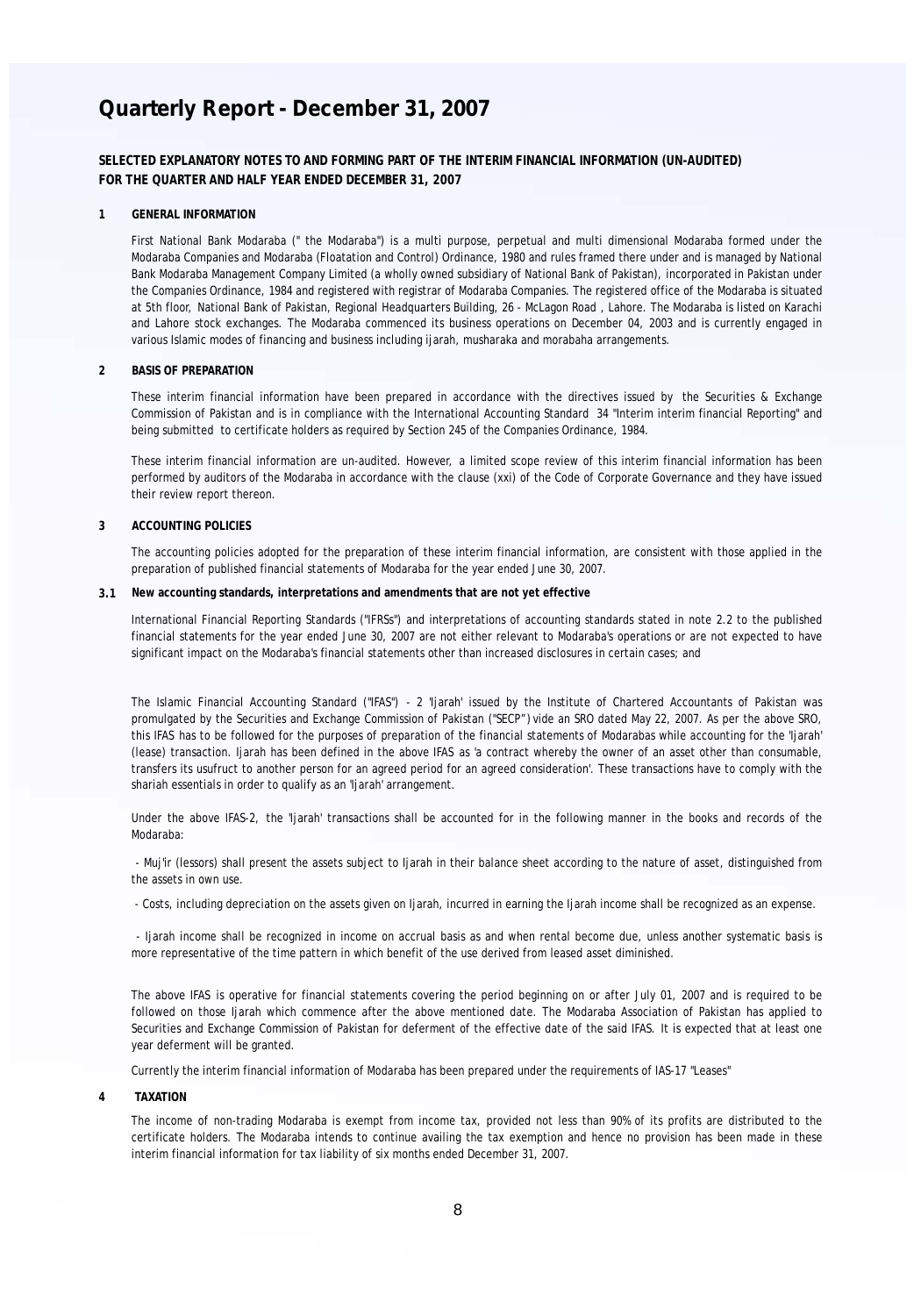| 5   | SHORT-TERM INVESTMENTS                                                    |                            |         | Note         |            | December 31<br>2007<br>Rupees          | June 30<br>2007<br>Rupees                |
|-----|---------------------------------------------------------------------------|----------------------------|---------|--------------|------------|----------------------------------------|------------------------------------------|
|     | Held for trading<br>Available for sale                                    |                            |         | 5.1<br>5.2   |            | 14,594,360<br>11,645,140<br>26,239,500 | 16,023,588<br>12,129,761<br>28, 153, 349 |
|     | Particulars                                                               | No. of shares/Certificates |         | Average cost |            | Fair market value                      |                                          |
|     |                                                                           | December 31                | June 30 | December 31  | June 30    | December 31                            | June 30                                  |
|     |                                                                           | 2007                       | 2007    | 2007         | 2007       | 2007                                   | 2007                                     |
|     |                                                                           | Numbers                    |         |              |            |                                        |                                          |
| 5.1 | Investments held for trading - Quoted                                     |                            |         |              |            |                                        |                                          |
|     | Commercial banks:                                                         |                            |         |              |            |                                        |                                          |
|     | MCB Bank Limited                                                          |                            | 10,000  |              | 3,701,390  |                                        | 3,650,000                                |
|     | Ordinary shares of Rs. 10 each                                            |                            |         |              |            |                                        |                                          |
|     | The Bank of Punjab<br>Ordinary shares of Rs. 10 each                      | 6,300                      |         | 652,567      |            | 616,455                                |                                          |
|     | Habib Bank Limited                                                        | 20,000                     |         | 5,562,872    |            | 4,801,000                              |                                          |
|     | Ordinary shares of Rs. 10 each                                            |                            |         |              |            |                                        |                                          |
|     | NIB Bank Limited                                                          | 25,000                     |         | 574,104      |            | 546,250                                |                                          |
|     | Ordinary shares of Rs. 10 each                                            |                            |         |              |            |                                        |                                          |
|     | Cement:                                                                   |                            |         |              |            |                                        |                                          |
|     | Maple Leaf Cement Factory Limited<br>Ordinary shares of Rs. 10 each       | 30,000                     | 78,125  | 818,990      | 2,695,797  | 576,000                                | 1,910,138                                |
|     | Chemicals:                                                                |                            |         |              |            |                                        |                                          |
|     | Engro Chemical Pakistan Limited<br>Ordinary shares of Rs. 10 each         |                            | 10,000  | ×,           | 2,541,003  |                                        | 2,540,000                                |
|     | Energy and Petroleum:                                                     |                            |         |              |            |                                        |                                          |
|     | Pakistan Petroleum Limited                                                |                            | 100     |              | 26,578     |                                        | 26,250                                   |
|     | Ordinary shares of Rs. 10 each                                            |                            |         |              |            |                                        |                                          |
|     | Sui Southern Gas Company Limited                                          |                            | 50,000  |              | 1,395,275  |                                        | 1,302,500                                |
|     | Ordinary shares of Rs. 10 each<br>Oil and Gas Exploration:                |                            |         |              |            |                                        |                                          |
|     | Oil and Gas Development Company Limited                                   | 37,900                     | 20,000  | 4,953,974    | 2,501,293  | 4,527,155                              | 2,399,000                                |
|     | Ordinary shares of Rs. 10 each                                            |                            |         |              |            |                                        |                                          |
|     | Textile Composite:                                                        |                            |         |              |            |                                        |                                          |
|     | Chenab Limited                                                            |                            | 10,000  |              | 236,436    |                                        | 149,000                                  |
|     | Ordinary shares of Rs. 10 each                                            |                            |         |              |            |                                        |                                          |
|     | Mutual Funds:                                                             |                            |         |              |            |                                        |                                          |
|     | PICIC Growth Funds<br>Certificates of Rs. 10 each                         | 50,000                     | 50,000  | 1,954,771    | 1,954,770  | 1,425,000                              | 1,695,000                                |
|     | Refinery:                                                                 |                            |         |              |            |                                        |                                          |
|     | <b>BOSICOR Pakistan Limited</b><br>Ordinary shares of Rs. 10 each         |                            | 64.000  |              | 1,558,634  |                                        | 1,139,200                                |
|     | Fertilizer:                                                               |                            |         |              |            |                                        |                                          |
|     | Fauji Fertilizer Bin Qasim Limited                                        |                            | 10,000  |              | 1,251,250  |                                        | 1,212,500                                |
|     | Ordinary shares of Rs. 10 each                                            |                            |         |              |            |                                        |                                          |
|     | Telecommunication                                                         |                            |         |              |            |                                        |                                          |
|     | Pakistan Telecommunication Company Ltd.<br>Ordinary shares of Rs. 10 each | 50,000                     |         | 2,355,469    |            | 2,102,500                              |                                          |
|     | <b>TOTAL</b>                                                              |                            |         | 16,872,747   | 17,862,426 | 14,594,360                             | 16,023,588                               |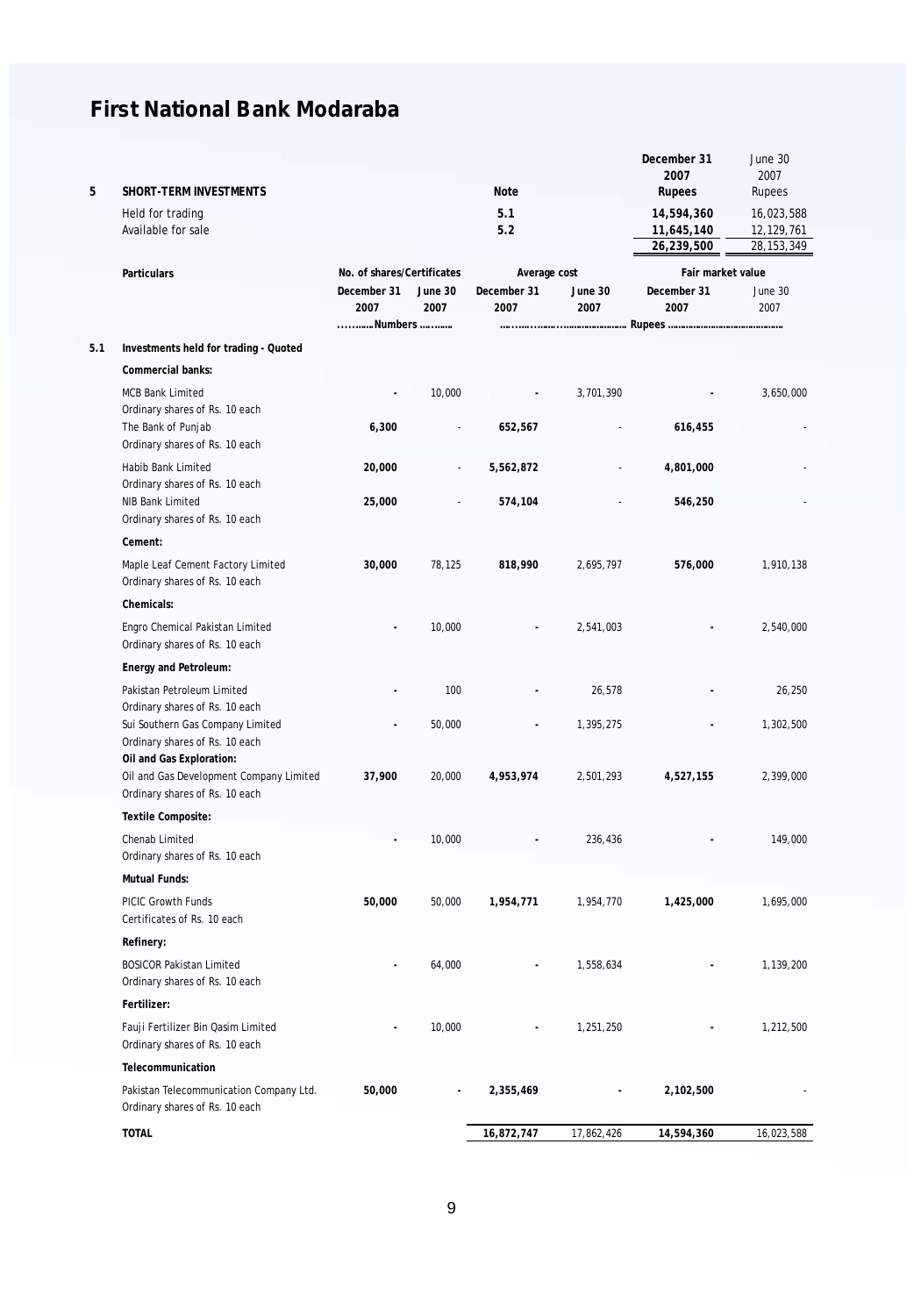|     | Particulars                                                       | <b>Note</b> |                     | No. of shares/Certificates |                     | Average cost    |                     | Fair market value |  |
|-----|-------------------------------------------------------------------|-------------|---------------------|----------------------------|---------------------|-----------------|---------------------|-------------------|--|
|     |                                                                   |             | December 31<br>2007 | June 30<br>2007            | December 31<br>2007 | June 30<br>2007 | December 31<br>2007 | June 30<br>2007   |  |
|     |                                                                   |             | Numbers             |                            |                     |                 |                     |                   |  |
| 5.2 | Investments available for sale - Quoted                           |             |                     |                            |                     |                 |                     |                   |  |
|     | Mutual funds:                                                     |             |                     |                            |                     |                 |                     |                   |  |
|     | UTP/Large Capital Fund<br>Certificates of Rs. 10 each             |             | 300,000             | 300,000                    | 3,000,000           | 3,000,000       | 2,430,000           | 2,535,000         |  |
|     | Pakistan Strategic Allocation Fund<br>Certificates of Rs. 10 each |             | 109,000             | 109,000                    | 1,090,000           | 1,090,000       | 991,900             | 1,144,500         |  |
|     | PICIC Energy Fund<br>Certificates of Rs. 10 each                  |             | 498.000             | 498,000                    | 4,980,000           | 4.980.000       | 3,735,000           | 3,735,000         |  |
|     | Cement:                                                           |             |                     |                            |                     |                 |                     |                   |  |
|     | Dewan Hattar Cement Limited<br>Ordinary shares of Rs. 10 each     | 5.2.1       |                     | 300,000                    |                     | 5,654,810       |                     | 3,840,000         |  |
|     | Dewan Cement Limited<br>Ordinary shares of Rs. 10 each            |             | 225,000             | $\overline{\phantom{a}}$   | 5,654,810           |                 | 3,701,250           |                   |  |
|     | Textile:                                                          |             |                     |                            |                     |                 |                     |                   |  |
|     | Nishat Chunian Limited<br>Ordinary shares of Rs. 10 each          |             | 21,270              | 21,270                     | 2,082,178           | 2,082,178       | 786,990             | 875,261           |  |
|     | <b>TOTAL</b>                                                      | 5.2.2       |                     |                            | 16,806,988          | 16.806.988      | 11.645.140          | 12.129.761        |  |

**5.2.1** Shares of Dewan Hattar Cement Limited were converted to shares of Dewan Cement Limited in ratio of three shares for every four held by the Modaraba.

**5.2.2** The above investments specified in note 5.2 represents fund set aside by the Modaraba to comply with the requirements of the Registrar of Modarabas for the issuance of certificates of musharaka. This fund is maintained at minimum of 5.00 % of the certificates of musharaka outstanding at any month end.

|   |                                                           |      | December 31<br>2007 | June 30<br>2007 |
|---|-----------------------------------------------------------|------|---------------------|-----------------|
| 6 | NET INVESTMENT IN IJARAH                                  | Note | Rupees              | Rupees          |
|   | Minimum ijarah rentals receivable                         |      | 1,359,663,443       | 1,372,439,919   |
|   | Residual value                                            |      | 207,571,908         | 183,279,598     |
|   | Gross investment in ijarah                                |      | 1,567,235,351       | 1,555,719,517   |
|   | Less: Unearned finance income                             |      | 216,556,801         | 220,719,034     |
|   | Net investment in ijarah                                  |      | 1,350,678,550       | 1,335,000,483   |
|   | Less: Current portion                                     |      | 482,910,049         | 444,635,697     |
|   |                                                           |      | 867,768,501         | 890, 364, 786   |
| 7 | <b>FIXED ASSETS</b>                                       |      |                     |                 |
|   | Written down value at beginning of period                 |      | 853,450             | 1,274,756       |
|   | Additions during the period                               |      |                     |                 |
|   | Tangible                                                  |      |                     |                 |
|   | Vehicles                                                  |      | 640,000             |                 |
|   | Computers and accessories                                 |      | 126,950             |                 |
|   | Electric equipment                                        |      | 38,342              |                 |
|   | Intangible                                                |      |                     |                 |
|   | Software and license fee                                  |      |                     | 120,000         |
|   |                                                           |      | 805,292             | 120,000         |
|   | Less: Depreciation/amortization charged during the period |      | 289,911             | 541,306         |
|   |                                                           |      | 1,368,831           | 853,450         |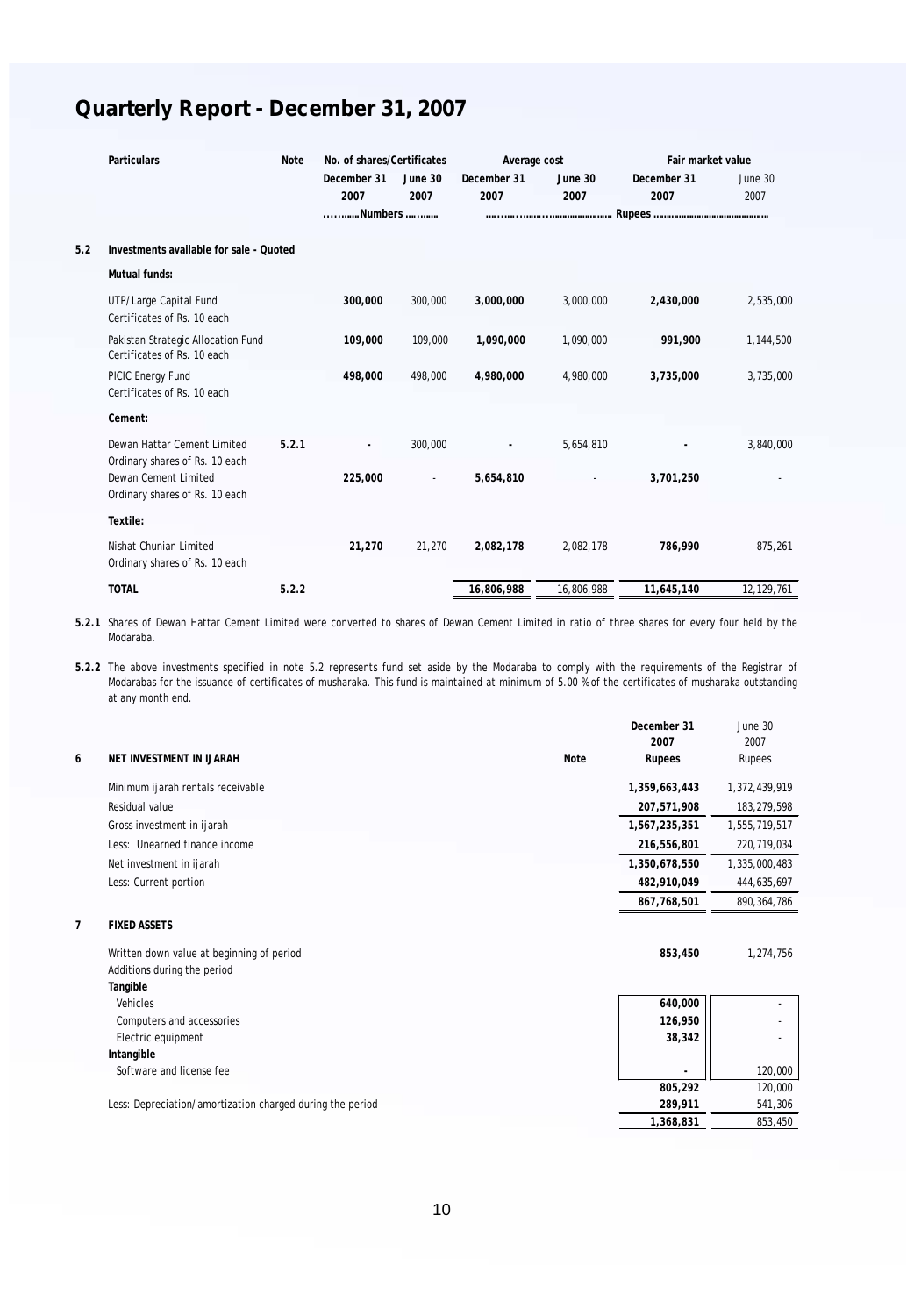#### **SHORT-TERM FINANCES 8**

This includes new short term loan amounting to Rs.200 million availed during the period from a commercial bank having approved limit of Rs. 300 million (that was enhanced from Rs.100 million to Rs.300 million during the period). The facility is repayable upon maturity up to 3 months. Profit is payable quarterly determined at the rate of one month KIBOR plus 1.00% . It is secured against first pari passu hypothecation charge of Rs. 335 million (margin 10%) on the present and future current assets of the Modaraba.

#### **9 CERTIFICATES OF MUSHARAKA - UNSECURED**

During the period Modaraba has issued Certificates of Musharaka ("COM") through private placements. The COM have different denominations and are repayable within twelve months. The estimated share of profit payable on these certificates ranges from Rs 9.75% to 10.84% ( June 2007: Rs 10.00% to 11.04%) per annum payable quarterly.

|    |                                      |      | December 31   | June 30       |
|----|--------------------------------------|------|---------------|---------------|
|    |                                      |      | 2007          | 2007          |
| 10 | LONG-TERM FINANCES - SECURED         | Note | Rupees        | Rupees        |
|    | Finance under musharaka arrangements |      |               |               |
|    | From National Bank of Pakistan       |      | 264.999.998   | 209, 166, 666 |
|    | Finance under morabaha arrangements  |      |               |               |
|    | From other financial institutions    | 10.1 | 621,333,339   | 829, 833, 338 |
|    |                                      |      | 886, 333, 337 | 1,039,000,004 |
|    | Less: Current portion                |      | 496,166,666   | 559.499.996   |
|    |                                      |      | 390.166.671   | 479.500.008   |

- **10.1** This includes new facility availed during the period from a commercial bank having approved limit of Rs. 50 million. The facility is repayable in six equal semi annual installments from the date of first drawdown. Profit is calculated at the rate of six months KIBOR plus 0.50% per annum without floor, payable semi annually. This facility and outstanding balances of two previous facilities (i.e. Rs. 66.67 million) from the said commercial bank are secured against hypothecation of Rs. 156 million over all present and future leased assets, book debts, morabaha and musharaka receivables, etc., created through joint first pari passu hypothecation agreement executed with other lending commercial banks.
- **10.2** Terms and conditions of all other facilities remain unchanged from as disclosed in financial statements for the year ended June 30, 2007.

#### **11 CERTIFICATE CAPITAL**

#### **Authorized: Number of certificates December 31 June 30 2007 2007 60,000,000** 60,000,000 Modaraba certificates of Rs.10 each. **600,000,000** 600,000,000 **Issued, subscribed and paid up: 25,000,000** 25,000,000 **250,000,000** 250,000,000 Modaraba certificates of Rs.10 each fully paid in cash.

**11.1** 7,500,000 (June 30, 2007: 7,500,000) certificates are held by National Bank Modaraba Management Company Limited.

#### **12 CONTINGENCIES AND COMMITMENTS**

#### **Contingencies**

There was no change in the status of contingencies as stated in financial statements for the year ended June 30, 2007.

#### **Commitments**

| ljarah facilities approved but not disbursed | 211.822.019 | 16.411.375 |
|----------------------------------------------|-------------|------------|
|                                              |             |            |

**Half year ended**

**Quarter ended**

|    |                                                             |                          | Half vear ended |                           | Quarter ended |
|----|-------------------------------------------------------------|--------------------------|-----------------|---------------------------|---------------|
|    |                                                             | December 31              | December 31     | December 31               | December 31   |
|    |                                                             | 2007                     | 2006            | 2007                      | 2006          |
| 13 | (LOSS)/GAIN ON SHORT-TERM INVESTMENTS                       | ---Rupees--------------- |                 | --Rupees----------------- |               |
|    | Dividend income                                             | 1.168.585                | 1.223.405       | 196.335                   | 131.905       |
|    | (Loss)/gain on sale of short-term investments               | (1, 100, 119)            | 326.208         | 521.898                   | 156.312       |
|    | Diminution due to change in value of short-term investments | (439.549)                | (936.205)       | (439.549)                 | (2, 251, 182) |
|    |                                                             | (371.083)                | 613.408         | 278.684                   | (1,962,965)   |